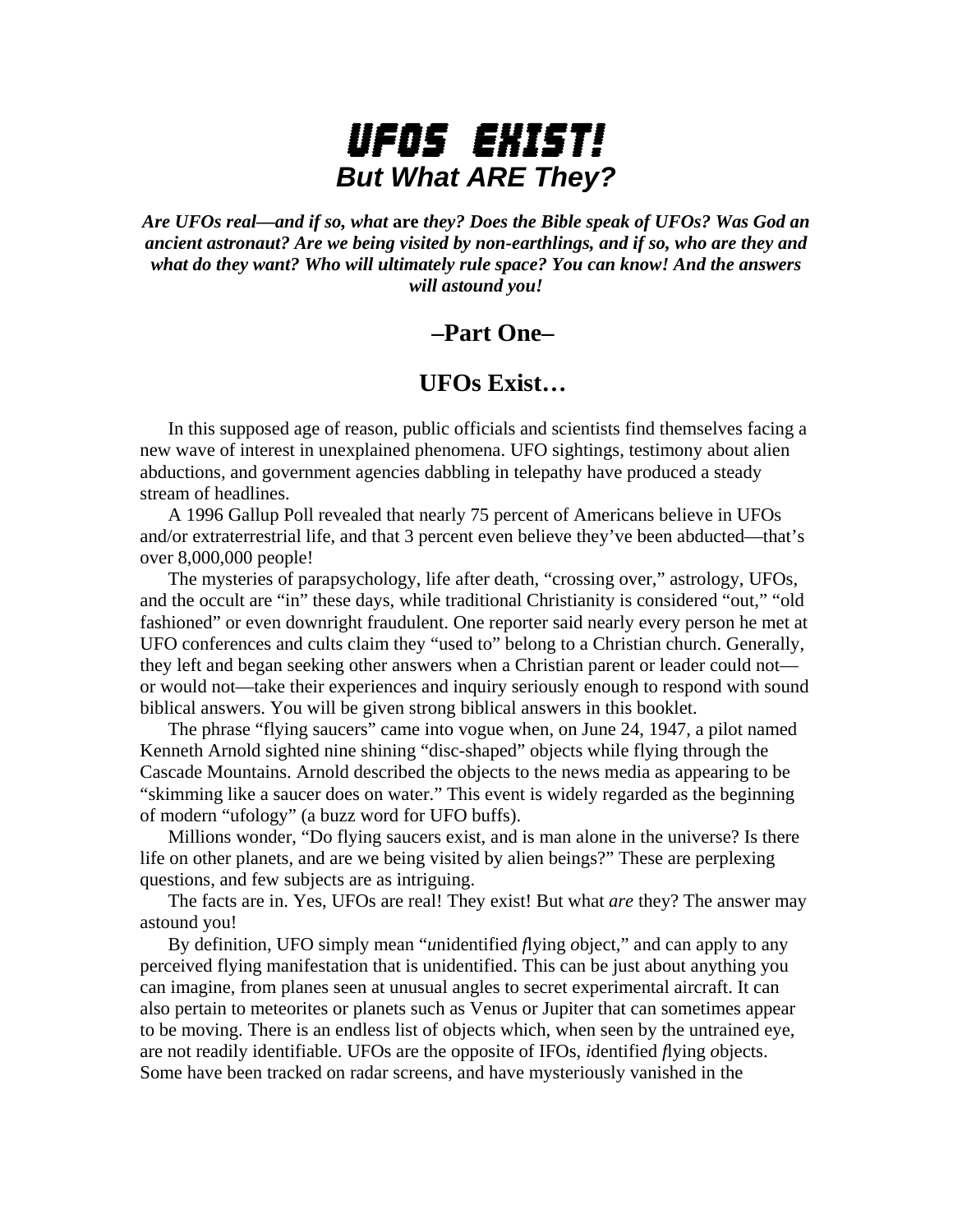twinkling of an eye. Allegedly, several jet planes pursuing these objects have been destroyed or disappeared. Thousands of reputable people from all walks of life claim to have seen them: pilots, astronauts, senators, qualified scientists, celebrities, just plain folks, and even an ex-president. Well-documented reports have come from all corners of the world that UFOs exist. Pretending they do not exist does not make them go away. Unidentified flying objects have even been recorded in ancient Egyptian and Babylonian documents, indicating they have been around for a long, long time. There have been numerous cases in which people claimed to have been abducted and examined aboard alien spacecraft. Under hypnosis, some have even "recaptured" lost memories of mysterious abductions or visions.

 It should be noted, however, that most UFO sightings—about 95 percent—*do* have a natural explanation, and more than a few have been deliberate hoaxes and pranks. Some photographs have been found to be nothing more than pictures of flung hubcaps and garbage can lids, shot to deceive a gullible public. Most UFO sightings are, in fact, nothing more than mysterious "blobs of light" in the sky. Numerous explanations have been attributed to various UFO sightings: satellites, planes, weather balloons, temperature inversions, phases of the moon, ball lighting, marsh gas, mirages, clouds, stars, migrating birds, light leaks in cameras, and even vivid imaginations.

 But what about unexplained lights in the sky that *don't* show up on radar, such as the lights which were seen over Phoenix? What about sightings of objects that travel thousands of miles per hour...and turn at right angles, defying all the laws of physics? How does an unidentified object accelerate from zero to thousands of miles per hour in the wink of an eye? Or, traveling at high speeds, come to a dead stop? Many of these phenomena defy explanation, and all the "usual" explanations have been ruled out. How does one explain objects that appear and disappear right before one's eyes? Many times, numerous people have seen strange phenomena at the same time. There is no physical explanation for such phenomena.

While there have been reports of "strange things in the sky" from the beginnings of man's recorded history, sightings have grown exponentially in the past twenty or thirty years. Drawings in caves in China, Spain, and France display "oval" and "saucer-shaped" disks very similar to current UFO reports. Jose' Bonilla, a Mexican astronomer, took the first known photograph of unidentified flying objects in 1883, where he captured about one hundred fifty "cigar" or "spindle" shaped objects flying in formation. (*Beyond Earth: Man's contact with UFOs* by Ralf Blum.)

 Knowing there is a human urge for explanation "from beyond," there are those who are quick to fill that craving and to capitalize on a moneymaking opportunity.

 During the 1970s, author Erich Von Daniken wrote a blockbuster book—*The Chariots of the Gods?*—that shocked many with its claims that space visitors had long ago visited Earth. This was soon followed by his second book, *Gods From Outer Space.* "Erich Von Daniken's hypothesis about visits by ancient astronauts who gave their technical assistance in mammoth constructions is quite untenable. This does not rule out UFOs as such, and Von Daniken himself has acknowledged that UFOs as reported all around the world today are not the major subject of his best seller, 'Chariots of the Gods?'" (*The Chariots Still Crash,* page 1, Clifford Wilson, M.A., B.D., and Ph.D.)

Though virtually all of Von Danikan's hypotheses have been refuted, an "occult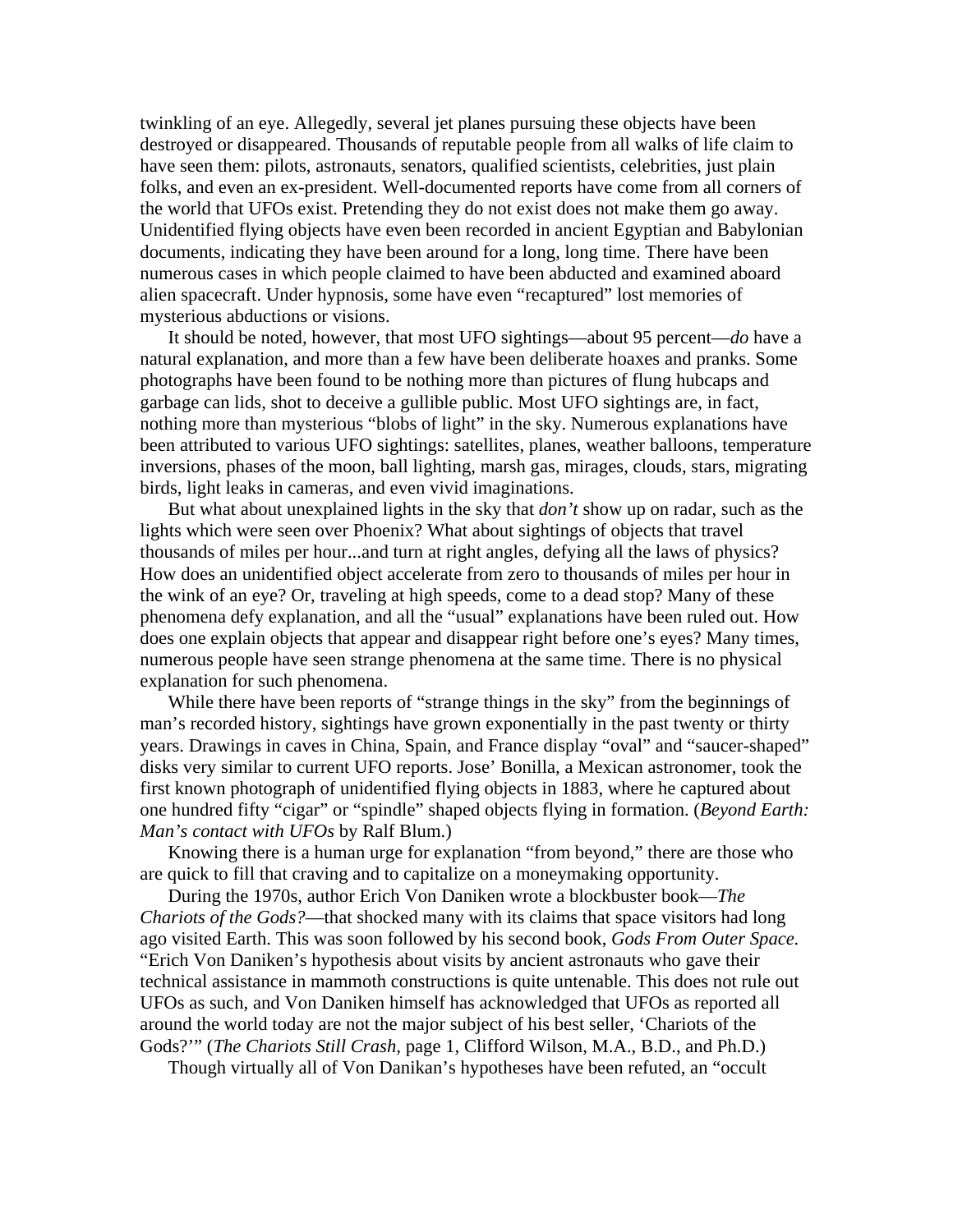hungry" public continues to speculate that we have been visited by visitors from space. God, some assert, was an astronaut, and aided in building such monuments as the ancient pyramids, the Sphinx, the statues of Easter Island, and Stonehenge. Such sensational hypotheses tend to become self-sustaining, quite apart from the question of whether they are true. It is a sad but true commentary that sensationalist theories have always attracted more readers than the refutations of the theories. The popularity of such sensational theories should not be surprising. Human nature loves a mystery and public opinion will have its way.

 Immanuel Velikovsky created a similar stir three decades ago with his publication of *Worlds in Collision,* suggesting that the present state of the solar system can be explained by a series of spectacular cataclysms among the planets.

 Motion pictures such as *Star Trek*, *Star Wars*, *The Day the Earth Stood Still*, *Forbidden Planet*, *E.T.*, *Independence Day*, and more recently, *Signs*, have fanned the hunger for more and more speculation. Fascination with the television series *The "X" Files*, dealing with the paranormal, has captured the imaginations of millions, convincing even the most skeptical of the "possibility" of extraterrestrial beings. "The truth is out there," many are convinced, and all attempts of explanation are summarily dismissed as a "conspiracy." The government has been repeatedly accused of mass "cover-up."

#### **Documented Cases**

There have been literally millions of documented UFO sightings, and one should remember that only *one* UFO encounter out of millions need be real in order for the believers to be correct.

 There have been UFO reports throughout human history. Ancient texts such as the antique Indian Vedas mention them, often with high accuracy and details.

 It is said that Christopher Columbus and Pedro Gutierrez, while on the deck of the Santa Maria on October 11, 1492, 10:00 p.m., observed "a light glimmering at a great distance." It vanished and reappeared several times during the night, moving up and down, "in sudden and passing gleams." It was sighted four hours before land was sighted, and taken by Columbus as a sign they would soon come to land (*The Life and Voyages of Christopher Columbus* by Washington Irving).

 In more modern times, the Betty and Barney Hill case of 1961 is one of the most famous "alien abduction" cases on record. Reportedly, while driving to their home in New Hampshire, Betty and Barney Hill noticed a bright light in the sky. Radar reports at the nearby Pease Air Force Base also recorded something in the air at that time. The Hills examined the light through binoculars, and saw a structured object with flashing lights. Barney walked across a field for a closer look, and saw "beings" looking back at him. Frightened, he and Betty drove home, arriving two hours later then expected. They could not account for the missing time (a common phenomenon among abductees) until they underwent regression hypnosis. The couple described being stopped by the UFO and taken aboard the saucer for medical examination. Fact, or fallacy?

 Another report records a sequence of events starting on December 2, 1989, that led to one of the most celebrated and well-documented cases in UFO history. On the evening of March 30, 1990, there were reports from all over Belgium and Germany. Two F-16 fighters were scrambled to intercept an unexplained object detected by radar screens. In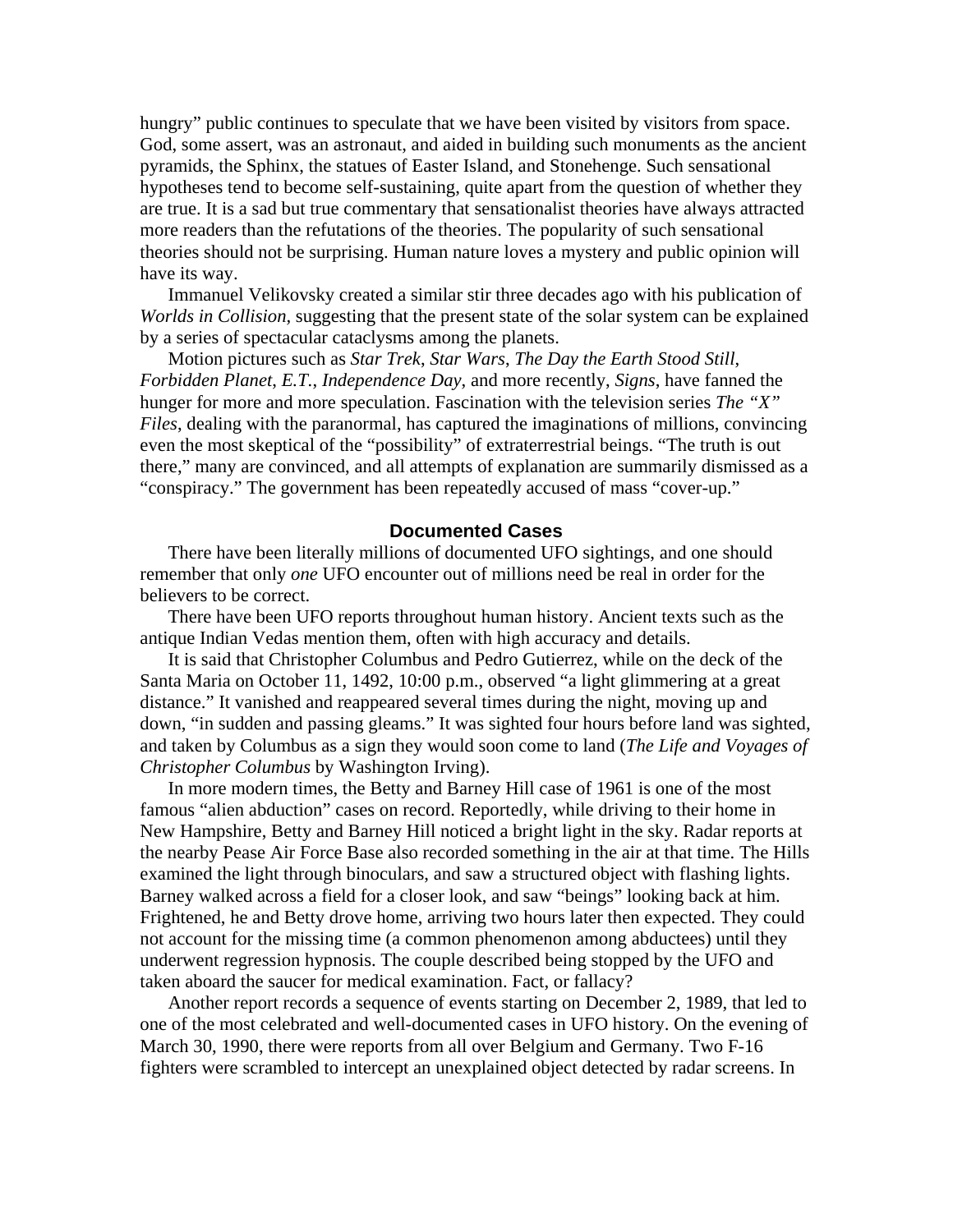minutes the fighters were airborne and obtained radar lock on the object. However, each time the fighters tried to intercept, the object broke radar lock and out-accelerated the F-16s. At one point the object dropped 1300 mph in one second, and in total the aerial chase lasted some 75 minutes. The object appeared to be intelligently controlled as it took evasive action, and Colonel (now General) W. DeBrouwer, the Belgian air force chief of operations, later commented that "There was a *logic* in the movements of the UFO."

#### **The Roswell Incident**

Arguably the most publicized and controversial case of "UFO sightings" is the Roswell incident. Not only has it inspired numerous TV shows and films, but also a large number of books and magazines. In 1947 it was reported by some that a "flying saucer" had crash-landed near Roswell, New Mexico. At first, the report alluded the wreckage came from a flying saucer, but this report was quickly withdrawn and it was claimed instead that it came from a weather balloon. In 1994 the federal government claimed the balloon-borne apparatus was actually used in a top-secret monitoring project. Some believe the government was involved in a bungled aerodynamic test. Others believe the government has covered up evidence of an actual alien body they found at the time of the crash. More recently, a dubious "alien autopsy" film was released, further fanning the fires of controversy. Government leaders have officially closed the case, stating they had also dropped test dummies during their balloon experiments. UFO exponents still continue to generate excitement with this controversy.

### **The Heaven's Gate Incident**

In March of 1997 the headlines screamed about the tragic events stemming from the extraterrestrial beliefs of members of the Heaven's Gate Cult in Rancho Santa Fe, California. They followed a syncretistic religion, combining elements of Christianity with unusual beliefs about the nature of UFOs. They interpreted passages from the four gospels and the book Revelation as referring to UFO visitation. As a result, thirty-nine members of the Heaven's Gate cult, led by Marshall Herff Applewhite, committed mass suicide, believing that a spaceship was following the Hale-Bopp Comet, the great comet of 1997, and they were to die so their spirits could rendezvous with the alien ship and be taken to a higher realm of life. Many UFO people have strong ties to eastern mysticism.

#### **Beings From Another Planet?**

The majority of UFOlogists prefer to believe that unidentified flying objects are nothing less than spacecraft from another world. Another group speculates that the objects are multidimensional beings, traveling through time. Still others believe UFOs are ghost-like, non-material entities. Some claim the UFOs are creatures themselves—that what we see are merely the "outer-shells" of spirit entities. Confusion results from seeking logical explanations of physical effects from a non-physical reality.

None of these classifications fits all the available data.

 Even if we could reach the universe's speed limit—186,424 miles per second—we would still be much too slow to "rule" much of anything...and so would anyone else. We will never reach "the outer-rim systems" (you *did* see the *Star Wars* episodes, didn't you?) and there will not be any "intergalactic federations" as long as the laws of physics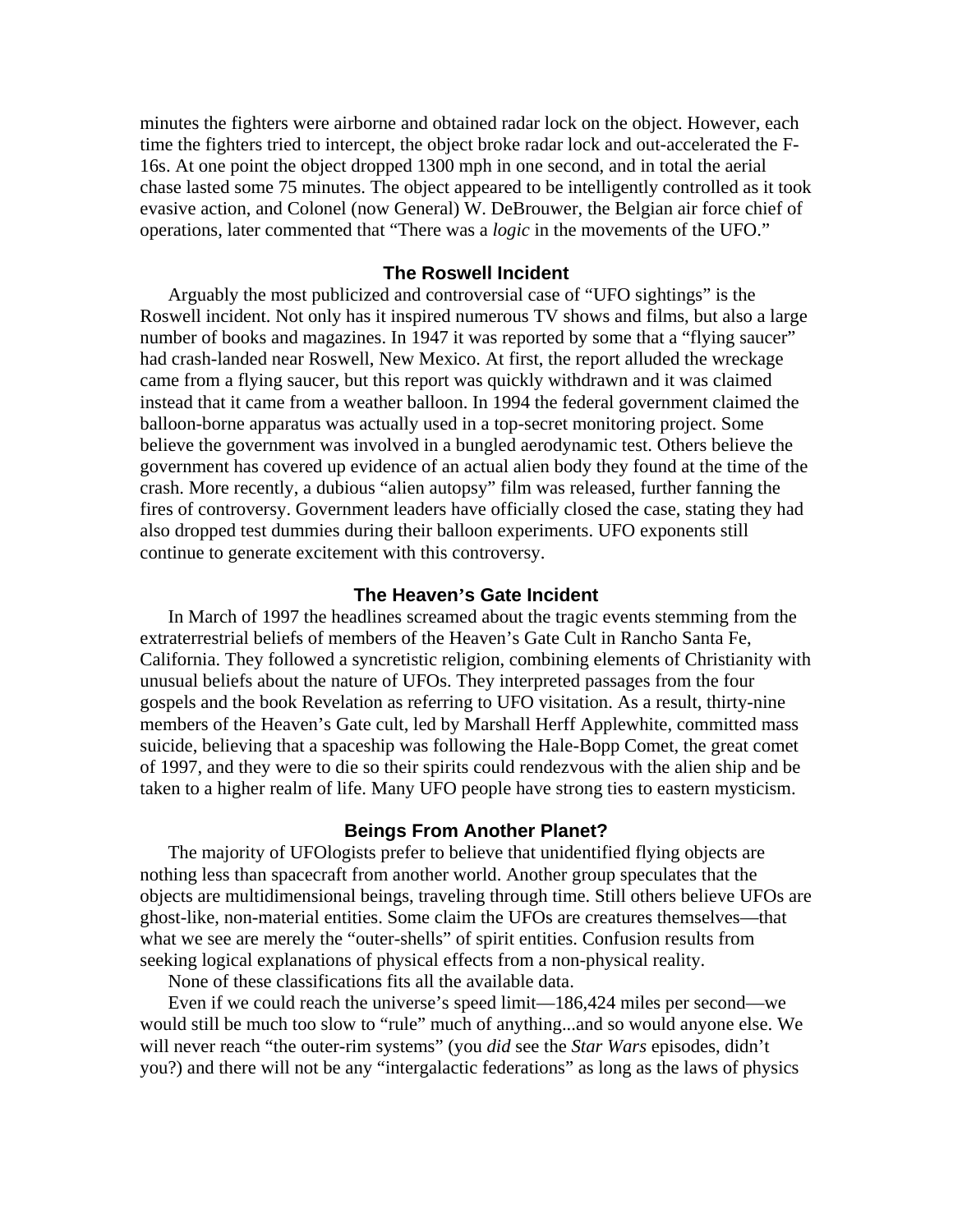are in effect.

 The closest star system to Earth is Alpha Centauri in the constellation of Centaurus the third brightest in the sky. The Centauri system is composed of three stars: Centauri A, B, and KO respectively. On the negative side, it must be admitted there is no direct observational evidence of planets in this system. However, some scientists believe the Centauri system *may* have planets orbiting around Centauri A or B. *If* that is true, it would be the closest planetary system to our own solar system. But because of the distance, it would take several thousands of years to reach it. The Centauri system is 4.4 light years away from Earth, or about 270,000 astronomical units (one astronomical unit is the mean distance from Earth and the sun—equal to just over one billion trips around our planet).

 Another star system, Zeta Reticuli, is around 220 trillion miles distant from us—or 37.5 light years away. A light-year is a unit of length in interstellar astronomy equal to the distance that light travels in one year, or about 5,878,000,000 000 miles. If extraterrestrials from the Zeta Reticuli system were to travel at 100,000 mph it would take them *over one quarter of a million years* to reach Earth! Any supposed visitors from the neighboring Zeta Reticuli system would have to travel close to or even exceed the speed of light! This proposes a serious problem to the theory of space travel.

 Albert Einstein and others have shown the impossibility of physical objects approaching the speed of light. As an object approaches the speed of light, its mass would increase to infinity! Since it would take an infinite force to accelerate an infinite mass, it seems we should forget about anything traveling faster than the speed of light. Sorry about that, Star Trekkies.

 Evolutionists claim that, given enough time, life "could have" evolved in other star systems and migrated to Earth. The late Carl Sagan of Cornel University calculated that the chance of life evolving *itself* on just one planet—Earth—to be roughly one chance in ten followed by TEN BILLION zeros (*Communication With Extraterrestrial Intelligence,*  MIT Press, 1973, page 46). A number this large would fill over 10,000 booklets this size just to print it out!

 The Second Law of Thermodynamics, addressing energy and decay, shows that heat flows "downhill"—that is, higher temperatures always transfer to a lower and lower temperature until, eventually, everything reaches the same temperature. A temperature of absolute zero—believed to be the lowest temperature in the universe—is the point at which all molecular motion ceases. This law was discovered by Lord Kelvin in 1851. Since there are still trillions of stars blazing in the universe, this confirms there has been no past eternity of matter—not enough time has yet passed since the beginning of Creation for all the heavenly bodies to cool.

 The half-life of radioactive material—the time it takes for a radioactive sample to throw off enough isotopes to decrease its radiation to half its original value—also proves there has been no past eternity of matter. Given enough time, all radioactivity would cease. For instance, the radioactive decay of uranium-235 into lead-207 is 704 million years. We see, therefore, that Creation was not so long ago that all radioactivity has ceased. There was a time when matter did not exist—and then a time it came into existence. Matter does not spring from non-matter. Creation demands a Creator.

There is a universal propensity for all systems to go from order to disorder—never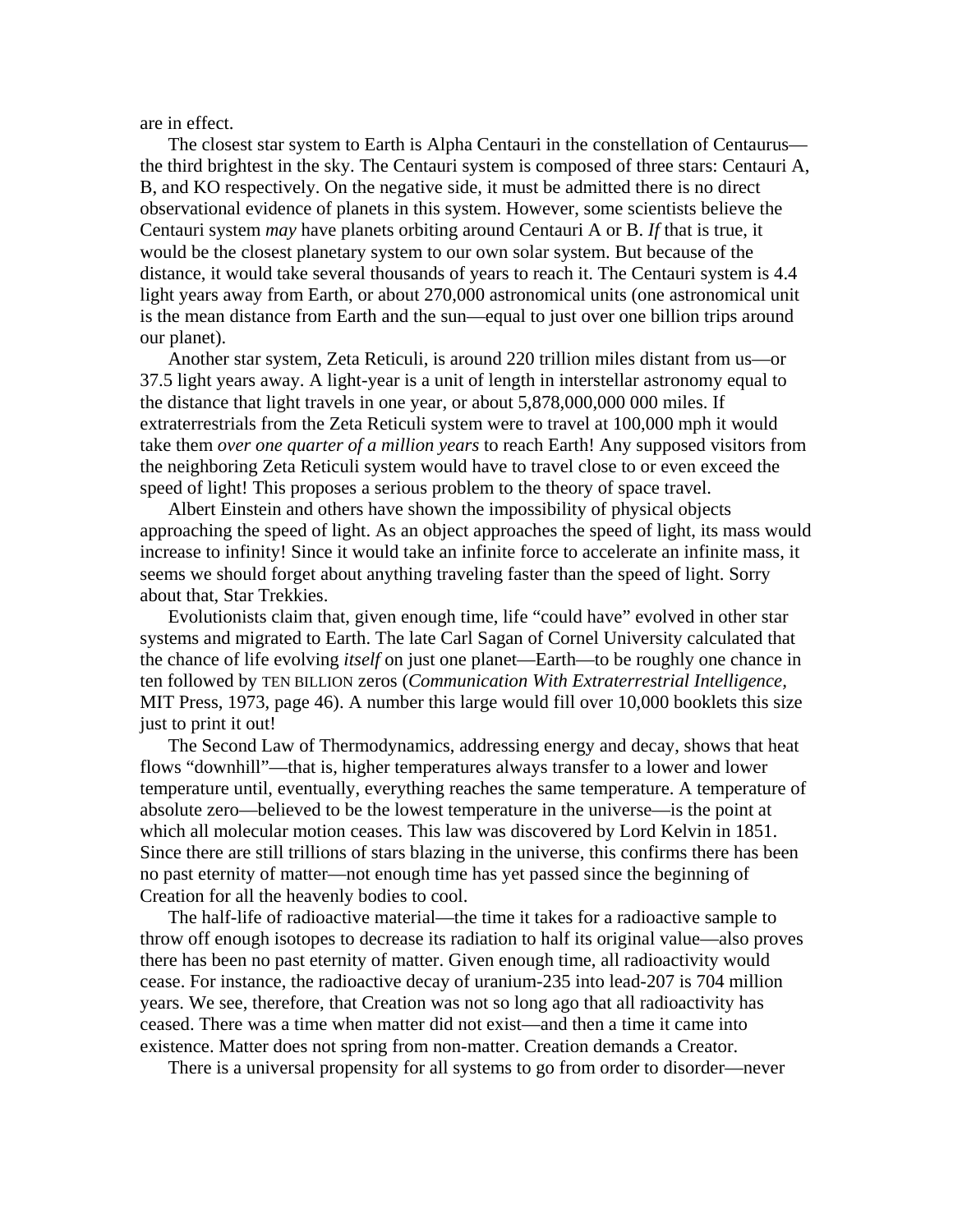from randomness and disorder to organization and construction. This states that every system left to its own devices always tends to move from order to disorder, its energy tending to be transformed into lower and lower levels of availability, finally reaching a state of complete randomness and unavailability for further work. Explosions in print factories *never* produce encyclopedias! All processes manifest a tendency toward decay and disintegration, with a net increase in the entropy, or state of randomness and disorder, of the system.

### **What Are the Odds?**

Dr. Emile Borel, a leading expert on mathematical probability, formulated a basic law of probability. It states that the occurrence of any event in which the chances are beyond  $10<sup>50</sup>$ —a much smaller number than that estimated by Dr. Sagan—is an event which we can state with certainty will NEVER happen, no matter how much time is allotted or how many "conceivable" opportunities exist. In other words, life by chance is mathematically impossible on earth...or anywhere else (Emile Borel, *Probabilities and Life*, New York, Dover, 1962, chapters 1–3).

 Imagine, if you will, a gigantic dump truck laden with tons of scrap steel, glass, rubber and plastic. Picture this dump truck backing up to the edge of a high cliff and dumping its load to the bottom. What do you think the "chances" are that all the falling pieces of steel, glass, rubber, and plastic would "accidentally" assemble themselves into a fully-functioning yellow Cadillac—complete with air-conditioning, AM-FM radio, upholstered seats, a digital clock keeping perfect time, and air in the tires—at the bottom of the cliff? Impossible, you say? Let us pad the odds a bit: the dump truck can make as many trips as it would like for as long as it would like—even millions of years. We will not even call into question *where* the preexisting man-made materials of steel, glass, rubber, and plastic *came from!* Now, would you take the odds on a bet like that? Only a fool would do so! And yet, random bits and pieces of metal, glass, and rubber accidentally assembling themselves into a fully-functioning yellow Cadillac after a thunderous crash at the bottom of a cliff is *billions* of times more likely to happen than for life to "accidentally" create itself from non-life! None would deny that an automobile is the product of an intricate *designer*, yet some would deny that life—which is *far* more complex than a mere mechanical device—is the result of a designer. Life and design in the universe are millions of times more complex than a yellow Cadillac. Design demands a Designer.

 Uncounted BILLIONS of dollars have been spent searching for the answer as to whether or not we are alone in the universe, resulting in far more questions than answers. Virtually all the space programs have one goal in mind: to find some vestige of life even a single drop of water—*any* condition conducive to life, assuming that evolution is a fact and not a theory. And yet, outside our home planet Earth, we have not discovered so much as a single living cell. We have seen that matter has not always existed. Few question where the *matter* that life is theorized to have come from *came* from. It is a common error to theorize in advance of the facts. True science has shown that life cannot "evolve" from non-life by way of chance happenings in a bog of chemicals and elements. Life is unique to planet earth. (Be sure to send for our free booklet, *Evolution—Fact or Fallacy?*)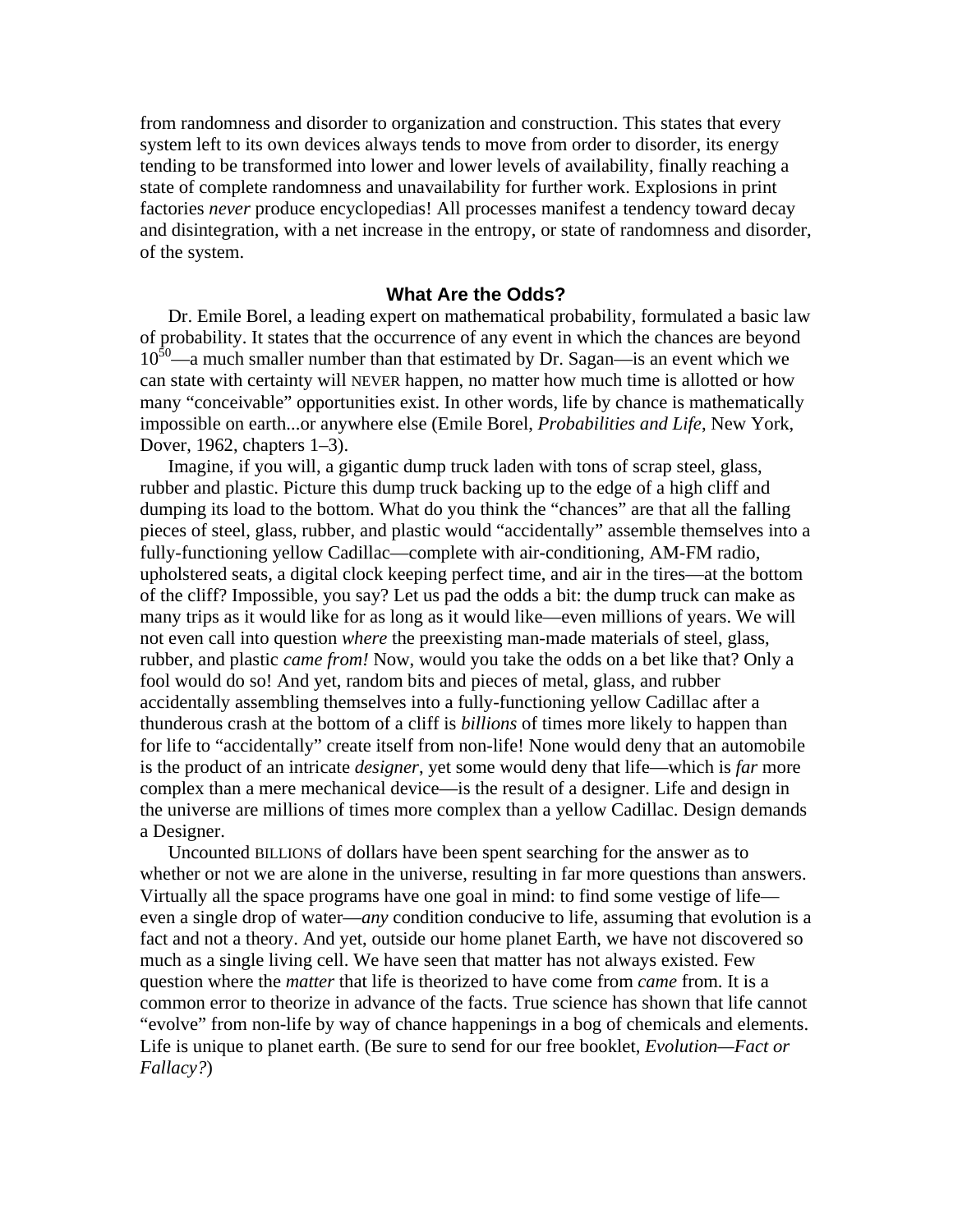### **UFOs—Natural or Supernatural?**

With these facts in mind—that the probability of cellular life in outer space is practically less than zero—we are left in a quandary concerning UFOs.

- Numerous testimonials show that UFOs defy all known laws of physics.
- UFOs have been clocked traveling at supersonic speeds—over 20,000 mph—a speed that would melt any known components. Our rockets must have heat-resistant shields for reentry at much slower speeds.
- UFOs are able to change direction instantaneously—sometimes at 90-degree angles at speeds that would atomize any physical spacecraft.
- Although UFOs fly higher and faster than any known man-made devices, there are never any "sonic booms" from breaking the sound barrier. The only sounds associated with UFOs, if any, are humming noises.
- UFOs are able to appear on and off radar at will, accelerating and decelerating at fantastic speeds instantaneously—a physical impossibility.
- UFOs are not uniform in size and shape or color. Some are large, some small. Some are round, some oblong, and some "cigar-shaped." Some have "windows"; some do not. Colors vary from white to black, silver to yellow, green or blue. If a "fleet" of extraterrestrial star ships flew to earth, there would logically be more similarity in shape, size, and structure.

 Yes, UFOs are *real*. What *are* they? Where do they come from? How can we account for them? The answers may astound you.

# **–Part Two–**

# **What Are They?**

 Part One of this booklet has shown that although UFOs exist, it is irrational to believe they are visitors from other planets. What a paradox! If they are not beings from another planet, what ARE they?

 This world is not looking for a theological Savior. It's looking for technological saviors, who will save them from war, famine, poverty, and disease. Unregenerate man wants heaven on earth, on his own terms, and apart from God.

 The religious institutions of this world are not providing its members with the answers to the really big questions in life—and as a result, we see people becoming more and more disillusioned and leaving the churches in droves. In desperation, the churches are attempting to gain followers with such allurements as entertainment, musical productions, good times, and good food, leaving the people to look for the really big answers in life from science and philosophy.

 Some wonder, Will the answers to man's problems come from "outer space"? Will aliens rescue us? Are extraterrestrials in UFOs the answer? Have we ever been visited by alien life forms? Believe it or not, your Bible has much to say about "UFOs" and visitors from space.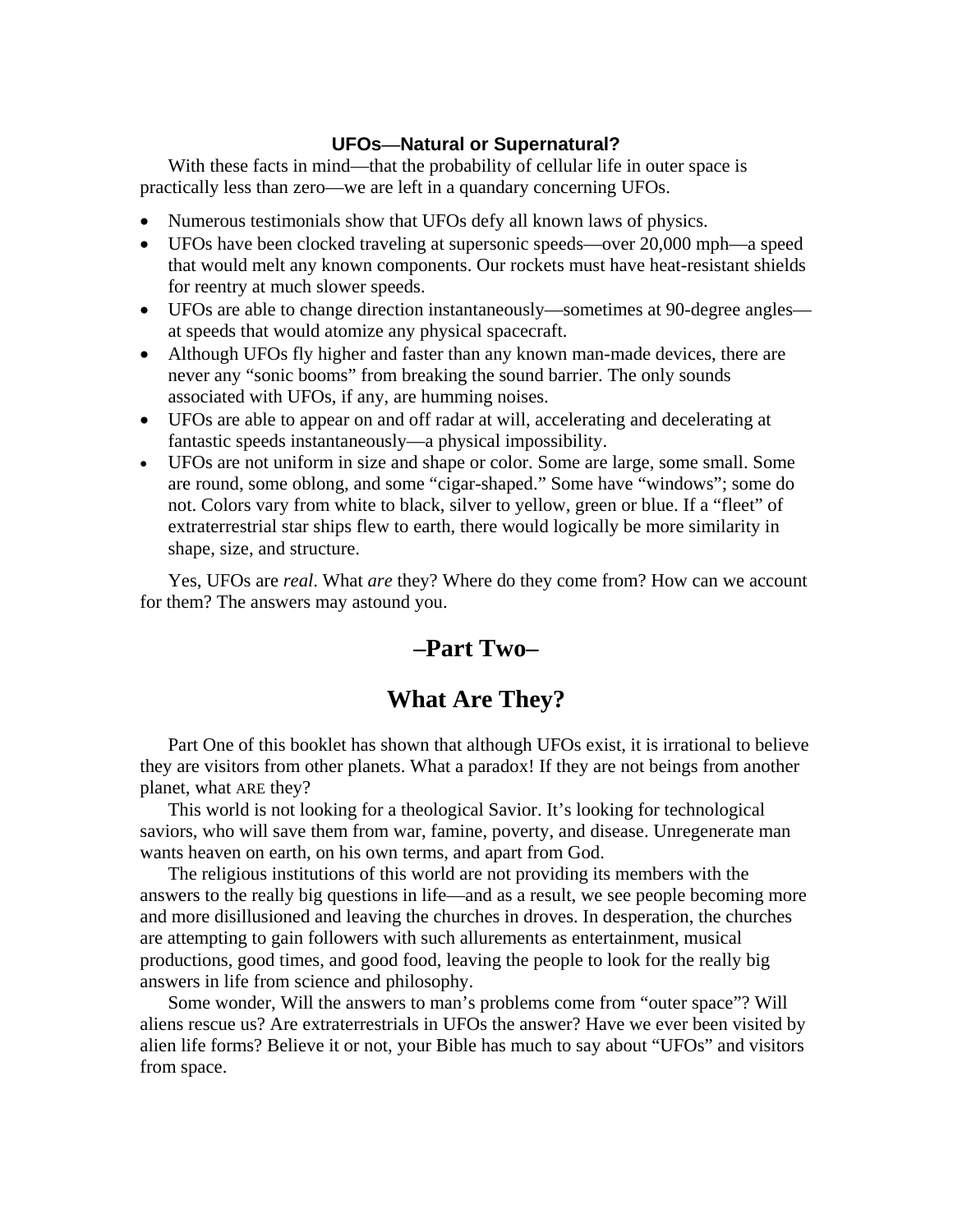### **Natural...or Supernatural?**

First of all, we must understand that all unexplained sightings or strange manifestations have their origin from one of two sources: the "natural" or the "supernatural." There is no other choice. If the source is something in the natural, it can be rationally explained by scientific fact.

 If we rule out the natural physical explanations for UFO phenomena, we must consider the *non*-physical or supernatural or spiritual realm. As Sir Arthur Conan Doyle, through Sherlock Holmes said, "How often have I said to you that when you have eliminated the impossible, whatever remains, however improbable, must be the truth?"

 We have seen that the laws of physics prove the utter impossibility of physical intergalactic space travel. Philosophy, albeit fascinating, is pure speculation. Science fiction is just that: fiction.

 But what about religion? Is there a God? Has He communicated with mankind? There is One in a book, called the Bible, Who claims to know the end from the beginning. He claims to be very God: "For thus saith the LORD that created the heavens; God himself that formed the earth and made it; He hath established it, He created it not in vain, he formed it to be inhabited: *I* am the LORD; and *there is none else*" (Isaiah 45:18).

 Let us now examine some scriptures that will give us startling answers as to what is going on, in—and out—of this world.

#### **"UFOs" In the Bible?**

We find in the first chapter of the book of Ezekiel a description of four living creatures called cherubim. Cherubim are the highest order of angels. From Ezekiel's description of them, they appear to have been compound figures, unlike any other object in nature; they actually possessed the features of several animals (Ezekiel 1:10; 41:18– 19). But notice how they moved: "Their wings were joined one to another; *they turned not when they went; they went every one straight forward*.… And they went every one straight forward: whither the spirit was to go, they went; *and they turned not* when they went" (Ezekiel 1:9,12). In other words, the cherubim, having four faces, each facing a different direction, *moved at right angles.* They did not have to bank a curve. Verse 14 speaks of their coming and going as being *lightning fast.* Ezekiel 1:15–21 and 10:9,17 speak of the cherubim in connection with "*a wheel in the middle of a wheel*," as though it were some kind of gyroscope.

 UFOlogists have been quick to seize upon this as a description an "other world" unidentified flying object. The Bible, however, explains its *own* symbols. Ezekiel was describing the "portable throne" of God and the angelic beings who transport it, not aliens from another planet. Ezekiel 1:28 explains in context, "As the appearance of the bow that is in the cloud in the day of rain, so was the appearance of the brightness round about. *This was the appearance of the likeness of the glory of the LORD*. And when I saw it, I fell upon my face, and I heard a voice of one that spake."

### **"Aliens" Have Visited Us Many Times!**

We have been visited by "aliens" many times, but *not* by science fiction creatures not in the sense of our traditional thinking that they are from other planets or galaxies. Your Bible has reliable documentation that these "visitors" are not only from a different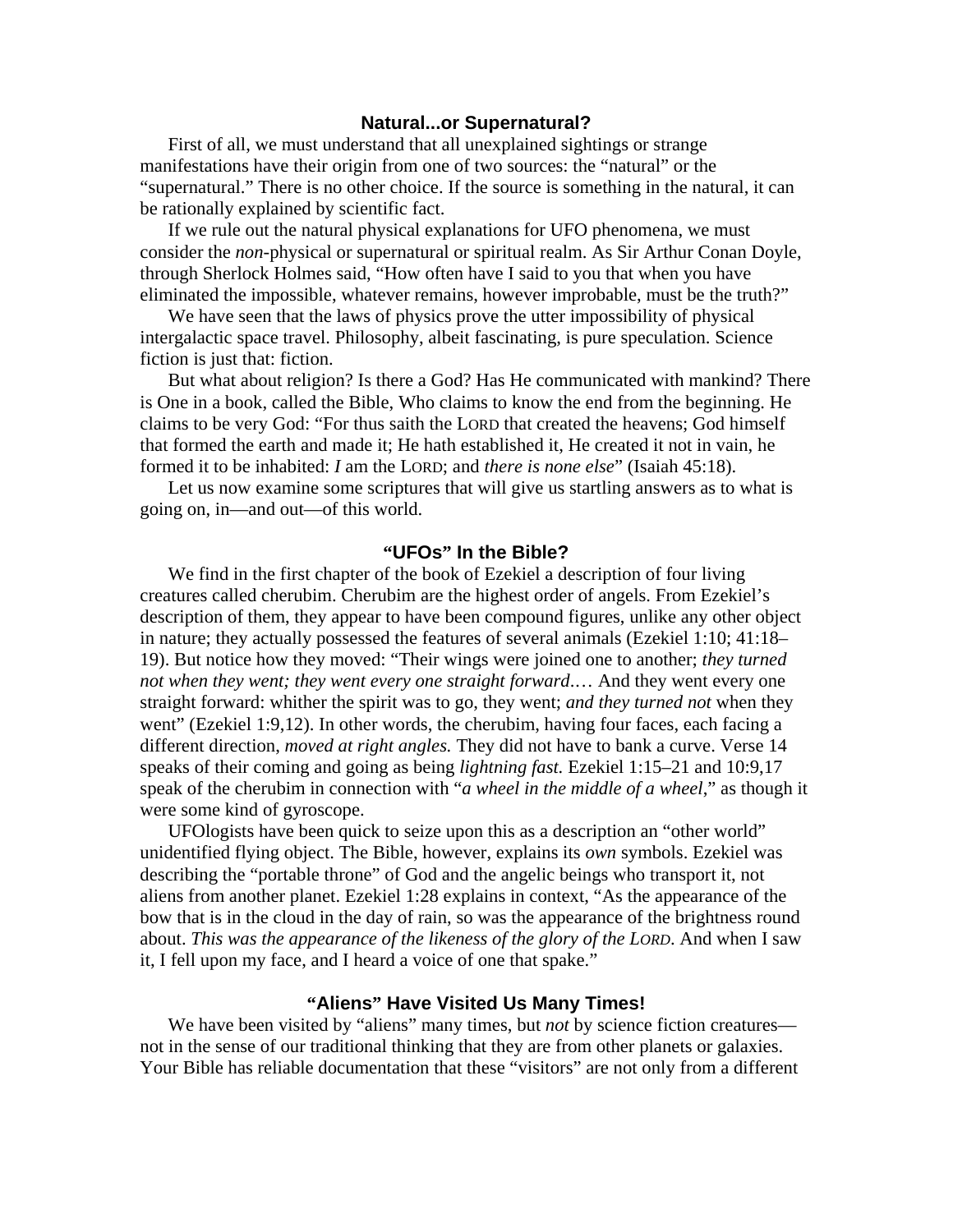location, but a different *dimension.* From time to time these aliens—spirit beings from God's dimension—break through the veil of our physical reality and make contact with us in our limited existence. Therein lies the danger and seriousness of this subject!

 We see numerous places in Scripture where God Himself appeared to man: to Adam (Genesis 3:8–21); to Abraham (Genesis 12:7; 17:1; 18:2–33); to Jacob at Bethel (Genesis 35:7,9); to Moses in the burning bush (Exodus 3:2); at Mount Sinai (Exodus 19:16–24; 24:1); to Moses and Joshua (Deuteronomy 31:14–15); to Israel (Judges 2:1–5); to Gideon (Judges 6:11–24); to Solomon (1 Kings 3:5; 9:2; 11:9; 2 Chronicles 1:7–12; 7:12–22); to Isaiah (Isaiah 6:1–5; Ezekiel 1:26–28); and to others.

 At other times God's angels appeared to men. Just what are angels? The Bible describes angels as "ministering spirits" of God, (Hebrews 1:14) created by God and for God, but beings of a different nature than humans. God created the angelic realm *before* he created the worlds. They were there to shout with joy when the worlds were created (Job 38:7). The Bible describes how they sometimes act, how they sometimes appear and disappear, and how they are sometimes perceived. It also tells us what they sometimes do. We see in Scripture many instances in which angels visited men: Genesis 32:1; Numbers 22:32; Judges 6:11; 13:3,13; Daniel 9:21; Zechariah 1:9; 2:3; Mathew 1:20; 2:13; 28:2; Luke 1:11,28; 2:9; John 20:12; Acts 8:26; 10:3. If one studies all the passages in the Bible that mention angels, one will see that angels are very powerful spiritual beings who, among other things, can:

- 1) Appear as normal human beings, undetected by people (Genesis 19:1–29; Hebrews 13:2).
- 2) Appear as bright, shining beings that terrify those who see them (Matthew 28:2–7).
- 3) Appear in men's dreams (Matthew 1:20–24).
- 4) Appear to animals, but invisible to humans (Numbers 22:21–40).
- 5) Appear in the form of a plague (1 Chronicles 21:14–16).
- 6) Appear in flames of fire (Exodus 3:2).

 In other words, angels can take on many different shapes and forms, perhaps at will. There is also a realm of fallen angels. It would make sense then, that if demons are fallen angels, they may possess many of the same powers that the faithful angels possess. As such, fallen angels can take on any form they please, even appearing as angels of light. These deceptive rebel angels often appear to humans in seemingly benign guises, such as the enlightening angel to Mohammed, as the angel Moroni to Joseph Smith, as the Virgin Mary in apparitions, and as Enlightening Alien Space Brothers. Isaiah 8:19 warns, "And when they shall say unto you, 'Seek unto them that have familiar spirits, and unto wizards that peep, and that mutter,' should not a people seek unto their God? for the living to the dead?" The Bible absolutely forbids the practice—*in any form*—of inquiring to the spirits of the dead for a knowledge of future events.

 Christ said, "I beheld Satan as lightning fall from heaven" (Luke 10:18). We read in Isaiah 14:12–15, "How art thou fallen from heaven, O Lucifer, son of the morning! how art thou cut down to the ground, which didst weaken the nations! For thou hast said in thine heart, I will ascend into heaven, I will exalt my throne above the stars of God: I will sit also upon the mount of the congregation, in the sides of the north: I will ascend above the heights of the clouds; I will be like the most High. Yet thou shalt be brought down to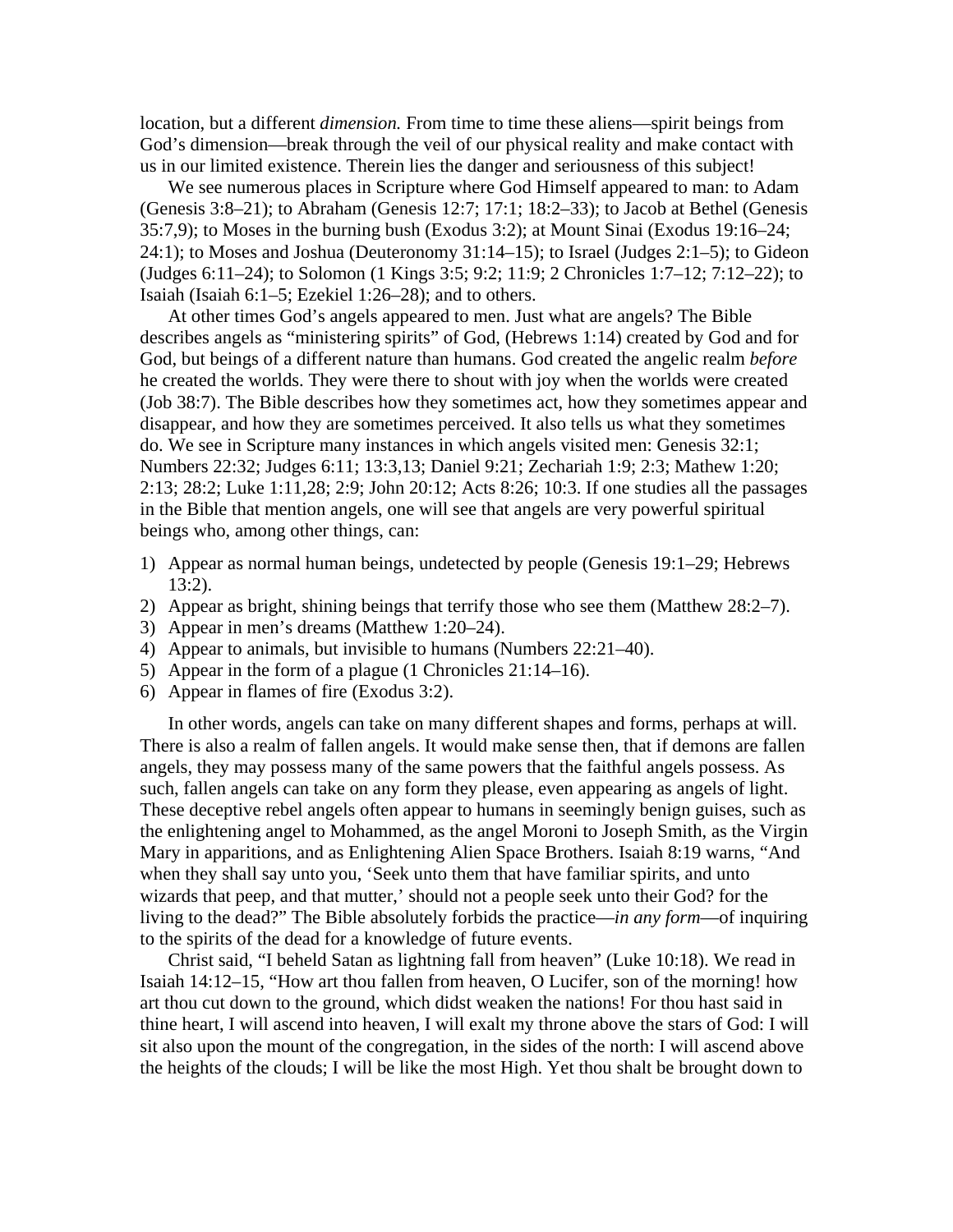hell [Hebrew: *sheol*, the grave], to the sides of the pit." Continue in Ezekiel 28:13–17: "Moreover the word of the LORD came unto me, saying, "Thou hast been in Eden the garden of God.… Thou wast perfect in thy ways from the day that thou wast created, till iniquity was found in thee. By the multitude of thy merchandise they have filled the midst of thee with violence, and thou hast sinned: therefore I will cast thee as profane out of the mountain of God: and I will destroy thee, O covering cherub, from the midst of the stones of fire. Thine heart was lifted up because of thy beauty, thou hast corrupted thy wisdom by reason of thy brightness: I will cast thee to the ground, I will lay thee before kings, that they may behold thee."

 Lucifer was a *created* being—not a human being. He was composed of spirit—not flesh and blood. He was as perfect as God could make a spirit being; and yet, because God granted him free will, Lucifer (the name means "light bringer") chose to rebel against God and in the very presence of God caused one third of all the angels to follow him in his devilish pursuit. What a persuasive being he must have been! (Be sure to send for our free booklet, *The Devil, You Say?* for further details on Lucifer, his fall, and his fate.)

 Simply put, the Bible refers to "good angels" and "bad angels," called demons. These demons are very powerful and deceptive "tricksters" and are not limited to the physical molecular barriers we are limited to. Our molecular 3-D world has *no effect* or restrictions on them. For our own protection God does not want us fooling around with this other dimension. He expressly forbids "dabbling" in the spiritual dimension. Read it for yourself in Deuteronomy 18:10–12: "There shall *not* be found among you any one that maketh his son or his daughter to pass through the fire, or that useth divination, or an observer of times, or an enchanter, or a witch, or a charmer, or a consulter with familiar spirits, or a wizard, or a necromancer. For *all that do these things are an abomination* unto the LORD: and because of these *abominations* the LORD thy God doth drive them out from before thee." Again, God says, "Regard not them that have familiar spirits, neither seek after wizards, to be defiled by them: I am the LORD your God" (Leviticus 19:31).

 In Daniel 10, we find Daniel in prayer and fasting for twenty-one days. A messenger, possibly the angel Gabriel, visited him and told him that he could not get to Daniel for twenty-one days because he was withstood by a demonic personage called the prince of Persia. There was a battle between the good angels and the fallen angels! Daniel was given a vision in which the angel told Daniel, "Now I am come to make thee understand what shall befall thy people *in the latter days*: for yet the vision is for many days" (Daniel 10:14). In Daniel 7, Daniel was shown prophecies of the reigns of the gentile kingdoms from his time on down to the Second Coming of Christ and His final everlasting reign as King of kings.

 The Bible reveals there are angels and demons, and there is warfare in the heavenly realms (Revelation 12:7). Is it possible that the UFO phenomenon is actually a glimpse of the battle raging in the hidden spiritual realms as the struggle makes brief forays into this earthly sphere? Righteous angles operate in a different way from fallen angels. Righteous angles do not taunt, deceive and entice men. Sometimes they do not even reveal themselves as angels, but as men. "Be not forgetful to entertain strangers: for thereby some have entertained angels unawares" (Hebrews 13:2). Demons, on the other hand, tease, beguile, and allure men, often leading them into the world of the occult.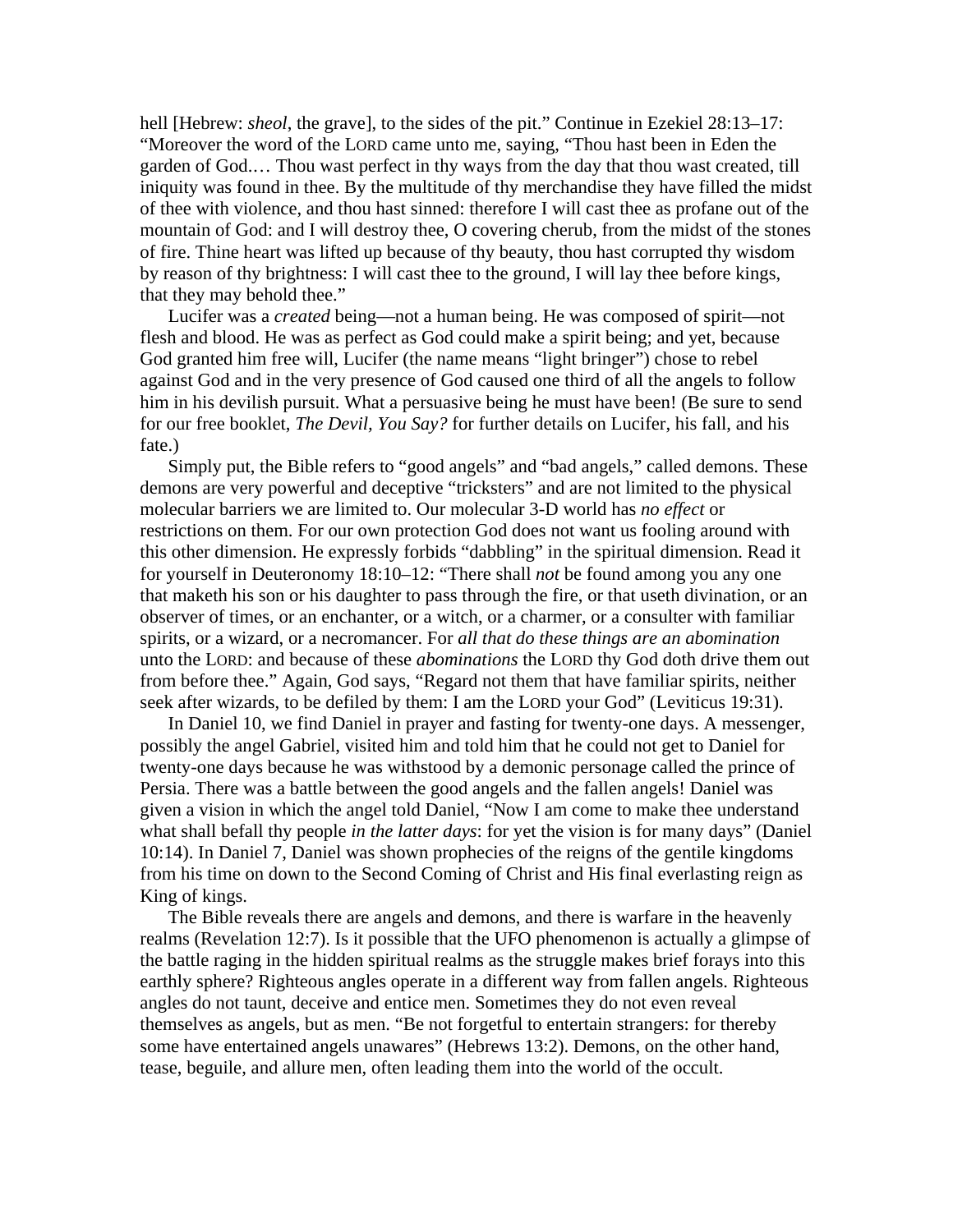### **Demons Impersonating Aliens**

 In Matthew 24:3–14, Jesus gives us a description of the last days and the deception that will accompany that time. "Take heed," He warns repeatedly, "that no one deceives you." Warning of deceitful workers, the apostle Paul alerted his readers to beware, "Lest Satan should get an advantage of us: for we are not ignorant of his devices" (2 Corinthians 2:11). "And no marvel; for Satan himself is transformed into an angel of light" (2 Corinthians 11:14). This satanic being is so powerful that he is called "the prince" of this world" (John 12.31), "the prince of the power of the air" (Ephesians 2:2), and even "the god of this world" (2 Corinthians 4:4). That's power!

 The current barrage of science fiction books and movies has successfully conditioned the hearts and minds of this generation to accept demons as "aliens" from outer space. Even the young children in the movie *E.T.* perceived a "cute" looking alien as a friend. Such conditioning creates a mind-set to accept demons as good entities instead of the evil beings they are. Is it no wonder that people are deluded into believing in benevolent visitors from outer space? *Star Trek* and *Star Wars*, along with a host of other similar screenplays, have galvanized an interest in "life from outer space," thus preparing a whole generation to accept UFOs and aliens. Mankind should be taught to stand against the deception that is suggested by these movies, and encouraged to understand the reality of the spirit world. As Christian parents, we should be very careful about allowing our children to view these types of movies, because they can unduly influence young and innocent minds with the glamour of witchcraft and New Age philosophy.

 Be not deceived! Most people who see UFOs are actually *seeing* something that has zero per cent physical evidence—unexplained physical phenomena manifested by a nonphysical reality. What they fail to realize is that what they see are *not* aliens from another planet or "little green men from Mars," but evil spirits disguising or impersonating themselves as aliens, to lead people astray. In many cases, the reason people see these demons manifest is because they have in some way opened their spirit up to receive this sort of deception. How can one do this? When anyone tampers with the things of the spirit realm—those things God says we are not to tamper with—he becomes susceptible to Satan and his demons attacking or manifesting themselves to him.

 In the realm of the "supernatural" there are two sources or kingdoms: Satan the devil's and God Almighty's. One is deceptive and leads to death; the other leads to everlasting life in God's kingdom.

 The current emphasis on UFOs and aliens (extraterrestrial beings) is a smokescreen for Satan's activities. Since Satan has made himself the enemy of God, he tries to lead people into deception by directing their attention to things that are not of God, in order to capture their interest, to enthrall them, and ultimately to ensnare them. It's a design to lead people astray.

 Satan's ultimate purpose is to blind people to the gospel of Jesus Christ by capturing their minds with a New Age philosophy that incorporates a belief in UFOs, aliens, the paranormal and such like. As a result, evolution and interplanetary migration are a "given," and mankind looks to a technological savior rather than to the God of your Bible.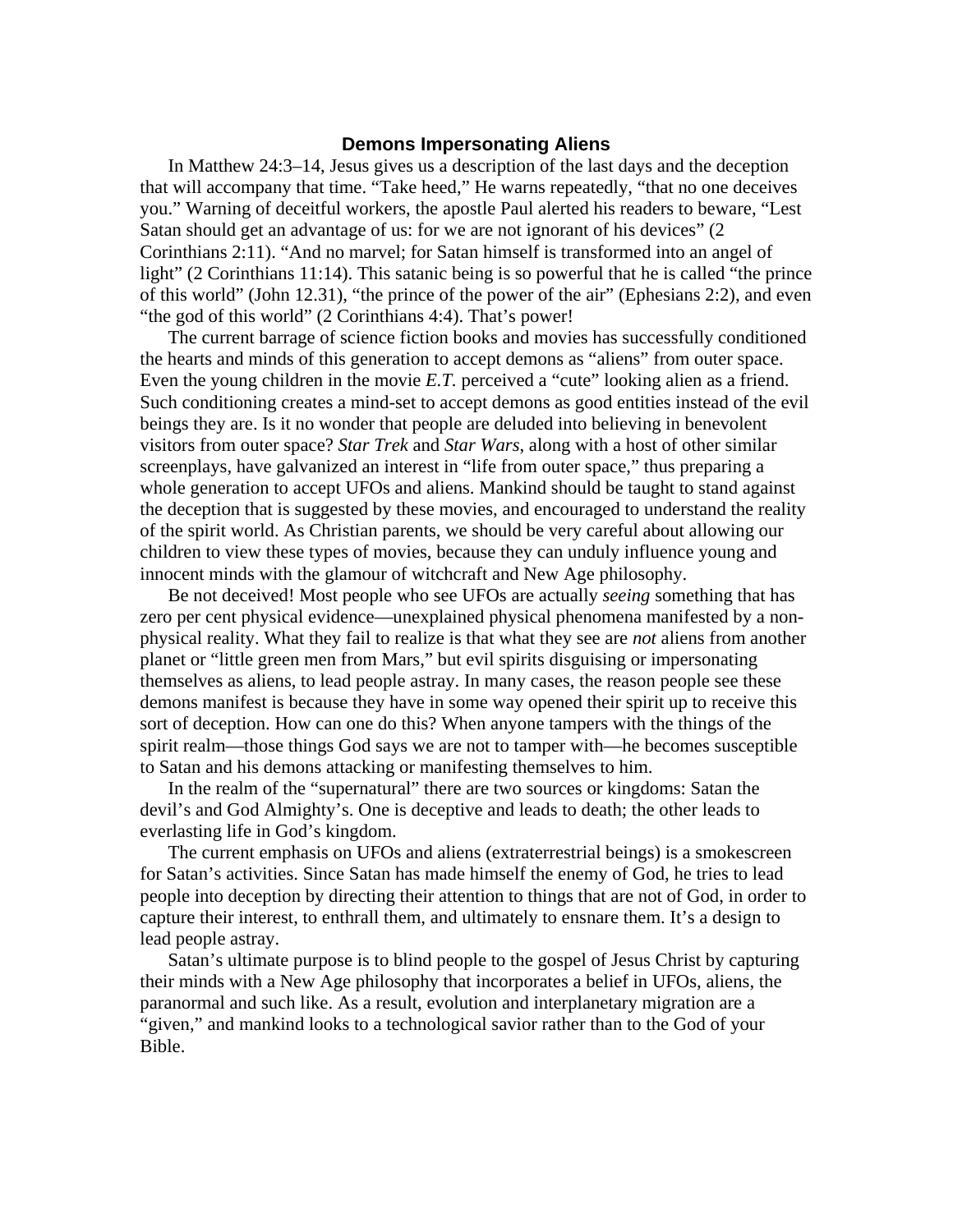### **End-Time Deceptions**

What better way for the powers of darkness to reveal themselves than as the technological saviors of mankind. The world of the occult openly embraces UFOs and alien extra-terrestrials. The occult will always proclaim these beings as benevolent. The alien contacts always speak of things that contradict the Bible. The consistent theology of the extraterrestrial is antichrist; the consistent message of the aliens is hostile to Christianity. The high tech extraterrestrials are demons. This is the only consistent, scientific, and biblically sound explanation.

 "Even him, whose coming is after the working of Satan with all power and signs and lying wonders, And with all deceivableness of unrighteousness in them that perish; because they received not the love of the truth, that they might be saved. And for this cause God shall send them strong delusion, that they should believe a lie: That they all might be damned who believed not the truth, but had pleasure in unrighteousness" (2 Thessalonians 2:9–12).

 The main theme of the end times is deception. It is time of strong delusion, deception, lying signs and wonders, some even in the name of Jesus Christ (Luke 21:8). The last days will see many "heavenly signs" (Luke 21:11), but don't you be deceived! There is a cosmic deception coming on the earth in general, and upon the Body of Christ in particular.

 Any time a Christian seeks after any supernatural experience, he is on very dangerous ground. When you look for an experience, a premonition, "feelings," signs, wonders or miracles, you are setting yourself up to be deviated from the Word of God. In these days we know counterfeit signs and wonders are going to be a major sign of the times. The days will be filled with false messiahs and false prophets showing spectacular deceiving signs and wonders. These signs and wonders will often be the badge of your enemies. It bears repeating that deceivers will even be coming in the name of Christ (Mark 13:6)!

 In Ephesians 6:11–12 we are admonished to "Put on the whole armour of God" *why?*—"that ye may be able to stand against the wiles of the devil. For we wrestle not against flesh and blood, but against principalities, powers, and spiritual wickedness in high places."

 This does not happen automatically. We must *do* something. We have only one offensive weapon: the Word of God, the Bible. If we stop reading and studying His Word we will be in trouble. "Faith cometh by hearing and hearing by the word of God (Romans 10:17).

 We are asked a very frightening question in Luke 18:8: "Nevertheless when the Son of man cometh, shall he find faith on the earth?"

 Biblical Christianity is becoming increasingly politically incorrect. The world is moving closer and closer to a secular, socialist central world government. "And for this cause"—because of man's disobedience—"God shall send them strong delusion, that they should believe a lie" (2 Thessalonians 2:11).

 Let us say it plainly. The UFO and extraterrestrial orchestrations are demonic manifestations! This is the only consistent, scientific, and biblically sound explanation.

### **End-Time Activities**

We know from the Scriptures that in the end times a great false Christ, called the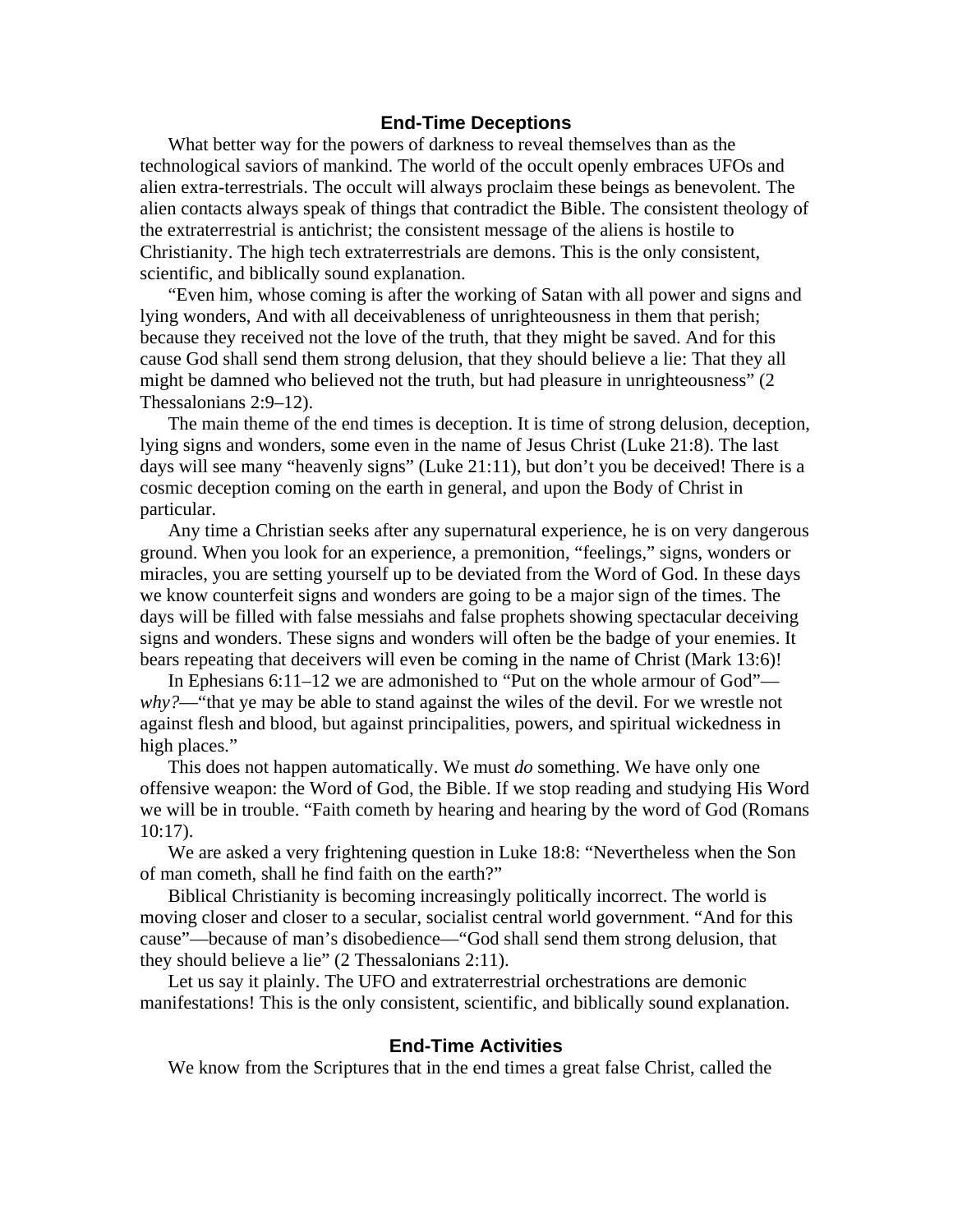Antichrist—also called "the man of sin"—will appear performing great signs and lying wonders (2 Thessalonians 2:9). If the devil-inspired false prophet (symbolized by the beast from the earth—Revelation 13:11) "performs great signs, so that he even makes fire come down from heaven on the earth in the sight of men" (verse 13), then it seems likely that end-time ruptures in the threshold between our world and the spirit world will result in strange "signs" in the heavens, among other phenomena. Indeed, "the Force" that false prophets will be attuned to will be in full force! "...for the devil is come down unto you, *having great wrath*, because he knoweth that he hath but *a short time*" (Revelation 12:12). That is, the devil knows that the time is limited in which he will be permitted to wage war with the saints on the earth (Daniel 7:21). Satan knows he must do all he can do to deceive and destroy, and to spread woe through the earth.

 When the devil is cast down (Revelation 12), it is likely the unleashing of all the powers of the "dark side" will produce many visible "signs" of this "alien" (demonic) invasion. At this time "there will be signs in the sun, in the moon, and in the stars; and on the earth distress of nations, with perplexity, the sea and the waves roaring; men's hearts failing them from fear and the expectation of those things which are coming on the earth, for the powers of the heavens will be shaken" (Luke 21:25-26). These events are surely related to the devil's end-time activity.

### **The Final Invasion**

The great and final "invasion" from space will be nothing less than the Second Coming of Christ coming in all the splendor, power, and glory of Almighty God! Ironically, instead of singing "Alleluia" with the angels of God (Revelation 19:1), the armies of this world will turn to *fight* Him! Yes, friends, when Christ and His army of holy angels appear in the heavens, some will undoubtedly think we are truly being invaded by aliens—creatures from another planet—just like in the movies!

 We see a vivid description of the Second Coming of Christ in Zechariah 14: "Behold, the Day of the LORD cometh," we are told in verse one. "Then shall the LORD go forth, and fight against those nations, as when he fought in the day of battle. And His feet shall stand in that day upon the mount of Olives" (verses 3–4) "...and the LORD my God shall come, and all the [resurrected] saints with thee (verse 5). "And the LORD shall be king over all the earth: in that day shall there be one LORD, and His name one" (verse 9). "And this shall be the plague wherewith the LORD will smite all the people that have fought against Jerusalem; Their flesh shall consume away while they stand upon their feet, and their eyes shall consume away in their holes, and their tongue shall consume away in their mouth" (verse 12).

 No, the Second Coming of Jesus Christ will *not* be peaceful, but a time of ultimate fear and terror for unrepentant mankind. "And He was clothed with a vesture dipped in blood: and His name is called The Word of God" (Revelation 19:13). This is a very different picture than the scenario painted by this world's false ministers! "Think *not* that I am come to send peace on earth: I came not to send peace, but a sword," Christ said in Matthew 10:34.

 Will *you* be one of those blessed saints to be resurrected or changed at the Second Coming of Christ  $(1)$  Thessalonians  $4:15-18$ —or will you be one of those unfortunates who will be deceived into opposing Him? (Be sure to send for our free booklets*, What*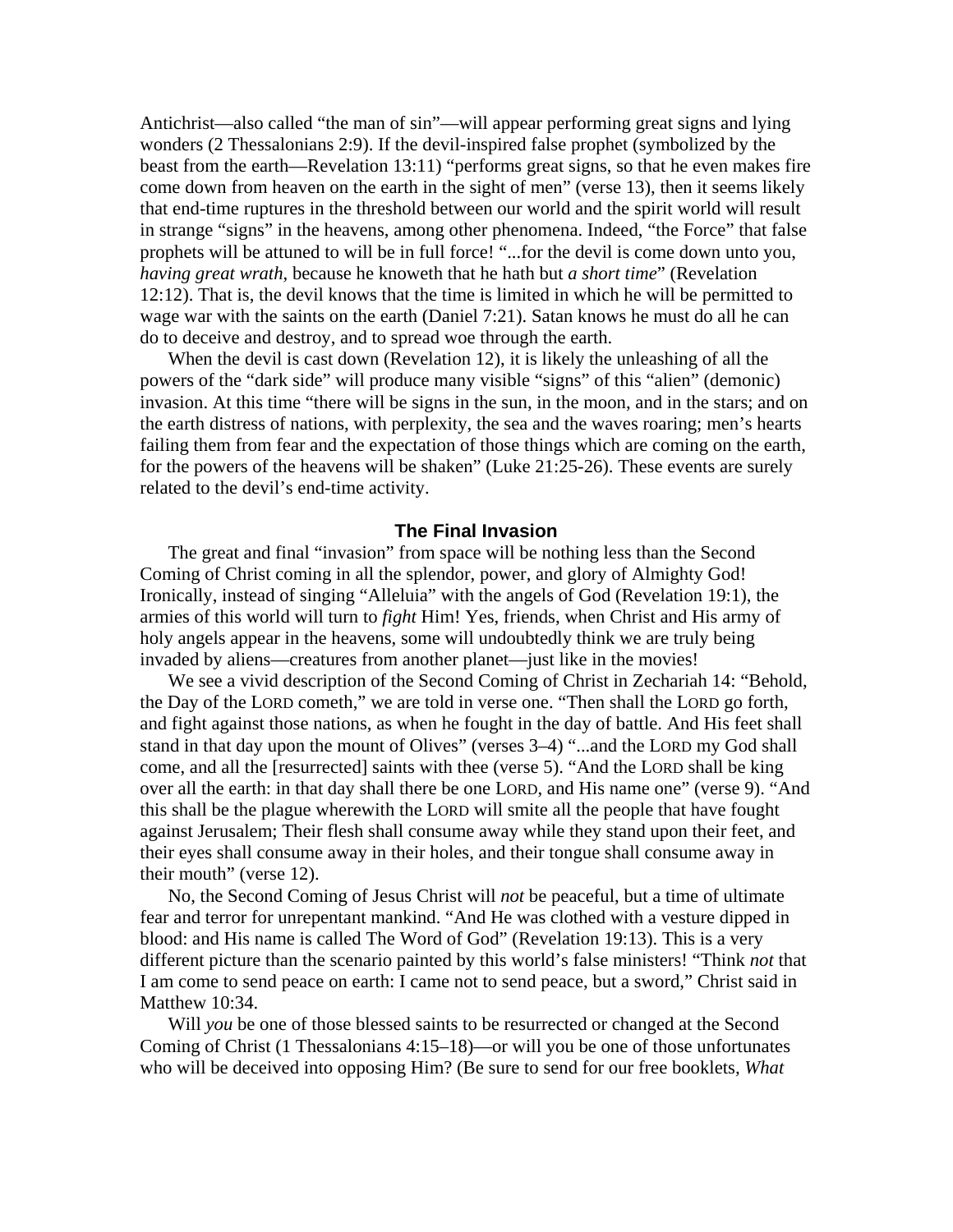*You Should Know About Demon Possession, Ten Facts You Should Know About Repentance,* and *Should You Expect A Secret Rapture?*)

### **–Part 3–**

### **The Final Frontier**

 But there is good news beyond the bad news. The good news is that you do not have to worry about the bad news. Jesus Christ is coming again!

 We see in 1 Corinthians 15, sometimes referred to as "the resurrection chapter," a wonderful promise: "Behold, I shew you a mystery. We shall not all sleep, but we shall all be *changed.* In a moment, in the twinkling of an eye, at the last trump: for the trumpet shall sound, and the dead shall be *raised* incorruptible, and *we shall be changed*. For this corruptible must put on *in*corruption, and this mortal must put on *im*mortality. So when this corruptible shall have put on incorruption, and this mortal shall have put on immortality, *then* shall be brought to pass the saying that is written, Death is swallowed up in victory" (1 Corinthians 15:51–54). Verse 49 tells us, "And *as* we have borne the image of the earthy, *we shall also bear the image of the heavenly*."

 What does Jesus Christ *look* like today—what is His image? Let the Scriptures speak: "His head and His hairs were white like wool, as white as snow; and His eyes were as a flame of fire. And His feet like unto fine brass, as if they burned in a furnace; and His voice as the sound of many waters. And He had in His right hand seven stars: and out of His mouth went a sharp twoedged sword: and His countenance was as the sun shineth in his strength" (Revelation 1:14–16). And at our resurrection or change, "*we shall be like Him*; for we shall see Him as He is" (1 John 3:2). David said, "As for me, I will behold thy face in righteousness: I shall be satisfied, *when I awake, with Thy likeness*" (Psalm 17:15). "And as we have borne the image of the earthy, *we shall also bear the image of the heavenly*" (1 Corinthians 15:49). "Who shall *change* our vile body, *that it may be fashioned like unto His glorious body...*" (Philippians 3:21).

 Speaking of the resurrection of the dead, the inspired writer Job records, "If a man die, shall he live again? All the days of my appointed time will I wait, till my *change* come" (Job 14:14). Yes, at the Second Coming of Jesus Christ, those who have and are following the Holy Spirit of God (Romans 8:9), will be reanimated and given *new* bodies—bodies composed of pure *spirit* energy, not mere flesh and bone. Christ is *the firstborn of many brethren*. At His Coming, *we will be just as He is*, born into the very God Family. For beings who are not physical, and are therefore not subject to the laws of physics, space and time are not a problem. They can "pop" from one place to another at the speed of thought, and need not worry about how much time it takes to move a physical body from point A to point B. Jesus Christ, after His resurrection, was able to materialize and dematerialize through closed doors (John 20:19,26)! Many of His great miracles were done by reaching, through faith, into that other dimension—into the God dimension. Given the great distances, whoever rules space—the universe—will have to be something other than physical. (Write or call for our vital booklet, *Man's Awesome Destiny*, for full disclosure of this vital truth!)

We are not going to heaven (John 3:13); Christ is coming to earth (Zechariah 14.4)!